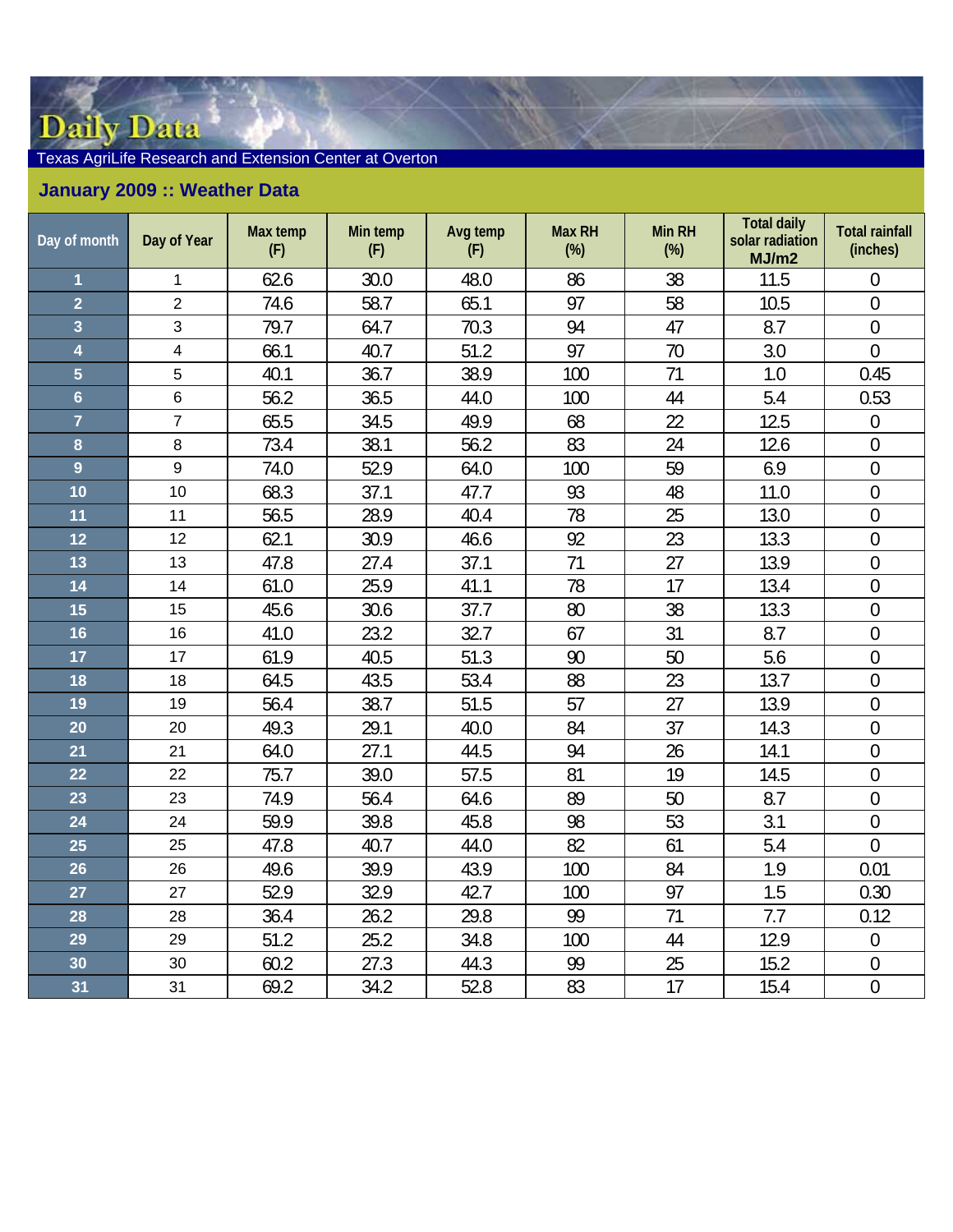| February 2009 :: Weather Data |             |                 |                 |                 |                         |                         |                                                |                                   |  |  |
|-------------------------------|-------------|-----------------|-----------------|-----------------|-------------------------|-------------------------|------------------------------------------------|-----------------------------------|--|--|
| Day of month                  | Day of Year | Max temp<br>(F) | Min temp<br>(F) | Avg temp<br>(F) | <b>Max RH</b><br>$(\%)$ | <b>Min RH</b><br>$(\%)$ | <b>Total daily</b><br>solar radiation<br>MJ/m2 | <b>Total rainfall</b><br>(inches) |  |  |
| 1                             | 32          | 69.5            | 43.0            | 55.2            | 98                      | 50                      | 9.6                                            | 0.44                              |  |  |
| $\overline{2}$                | 33          | 55.2            | 33.3            | 46.4            | 80                      | 20                      | 15.7                                           | $\boldsymbol{0}$                  |  |  |
| 3                             | 34          | 65.0            | 32.8            | 48.0            | 73                      | 19                      | 15.6                                           | $\boldsymbol{0}$                  |  |  |
| 4                             | 35          | 50.6            | 30.2            | 39.6            | 70                      | 29                      | 16.1                                           | $\boldsymbol{0}$                  |  |  |
| 5                             | 36          | 66.8            | 30.1            | 49.2            | 83                      | 37                      | 15.8                                           | $\mathbf 0$                       |  |  |
| $6\phantom{a}$                | 37          | 72.1            | 50.9            | 61.2            | 97                      | 42                      | 13.8                                           | $\mathbf 0$                       |  |  |
| $\overline{7}$                | 38          | 73.4            | 56.3            | 63.6            | 89                      | 51                      | 6.5                                            | $\boldsymbol{0}$                  |  |  |
| 8                             | 39          | 73.5            | 51.3            | 62.5            | 97                      | 56                      | 10.3                                           | $\mathbf 0$                       |  |  |
| $\overline{9}$                | 40          | 61.7            | 53.0            | 56.6            | 100                     | 79                      | 1.9                                            | 0.63                              |  |  |
| 10                            | 41          | 72.4            | 57.7            | 67.0            | 100                     | 68                      | 5.5                                            | 0.39                              |  |  |
| 11                            | 42          | 68.3            | 45.2            | 57.3            | 90                      | 32                      | 16.8                                           | 0.05                              |  |  |
| 12                            | 43          | 72.3            | 42.3            | 57.1            | 98                      | 30                      | 16.9                                           | $\boldsymbol{0}$                  |  |  |
| 13                            | 44          | 74.2            | 55.7            | 63.5            | 86                      | 43                      | 8.1                                            | $\mathbf{0}$                      |  |  |
| 14                            | 45          | 62.9            | 40.5            | 52.0            | 96                      | 37                      | 16.2                                           | 0.37                              |  |  |
| 15                            | 46          | 58.3            | 44.5            | 50.3            | 94                      | 55                      | 12.7                                           | $\boldsymbol{0}$                  |  |  |
| 16                            | 47          | 55.1            | 38.5            | 46.3            | 89                      | 43                      | 12.5                                           | $\overline{0}$                    |  |  |
| 17                            | 48          | 68.2            | 45.6            | 54.6            | 100                     | 75                      | 2.0                                            | 0.17                              |  |  |
| 18                            | 49          | 76.5            | 55.5            | 68.1            | 90                      | 12                      | 17.3                                           | $\boldsymbol{0}$                  |  |  |
| 19                            | 50          | 55.6            | 36.6            | 46.8            | 70                      | 25                      | 18.3                                           | $\boldsymbol{0}$                  |  |  |
| 20                            | 51          | 65.9            | 31.8            | 49.4            | 88                      | 20                      | 18.5                                           | $\overline{0}$                    |  |  |
| 21                            | 52          | 54.4            | 38.5            | 49.0            | 97                      | 28                      | 7.3                                            | 0.19                              |  |  |
| 22                            | 53          | 55.8            | 26.9            | 41.3            | 77                      | 20                      | 18.9                                           | $\mathbf 0$                       |  |  |
| 23                            | 54          | 62.9            | 31.2            | 46.6            | 89                      | 19                      | 17.4                                           | $\boldsymbol{0}$                  |  |  |
| 24                            | 55          | 73.1            | 42.3            | 58.3            | 88                      | 52                      | 12.7                                           | $\mathbf 0$                       |  |  |
| 25                            | 56          | 75.2            | 61.0            | 67.7            | 92                      | 59                      | 7.0                                            | $\boldsymbol{0}$                  |  |  |
| 26                            | 57          | 78.9            | 63.7            | 69.8            | 94                      | 56                      | 10.7                                           | $\overline{0}$                    |  |  |
| 27                            | 58          | 78.1            | 53.5            | 69.0            | 94                      | 60                      | 13.6                                           | $\theta$                          |  |  |
| 28                            | 59          | 52.7            | 33.0            | 45.1            | 98                      | $30\,$                  | 16.1                                           | $\boldsymbol{0}$                  |  |  |
|                               |             |                 |                 |                 |                         |                         |                                                |                                   |  |  |
|                               |             |                 |                 |                 |                         |                         |                                                |                                   |  |  |
|                               |             |                 |                 |                 |                         |                         |                                                |                                   |  |  |
|                               |             |                 |                 |                 |                         |                         |                                                |                                   |  |  |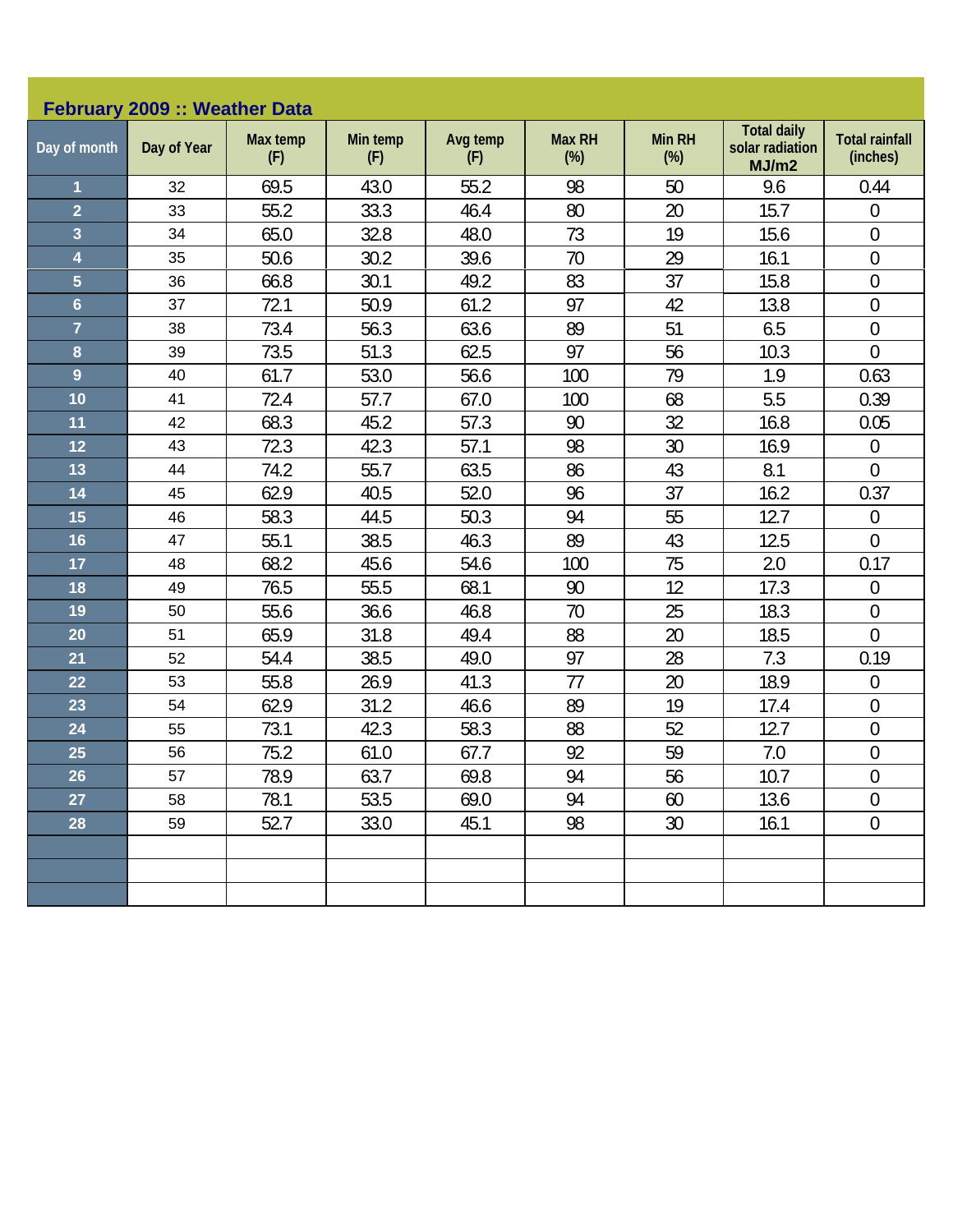## **March 2009 :: Weather Data**

| Day of month            | Day of Year | Max temp<br>(F) | Min temp<br>(F) | Avg temp<br>(F) | <b>Max RH</b><br>$(\%)$ | <b>Min RH</b><br>$(\%)$ | <b>Total daily</b><br>solar radiation<br>MJ/m2 | <b>Total rainfall</b><br>(inches) |
|-------------------------|-------------|-----------------|-----------------|-----------------|-------------------------|-------------------------|------------------------------------------------|-----------------------------------|
| 1                       | 60          | 52.0            | 27.1            | 38.3            | 68                      | 29                      | 20.5                                           | $\mathbf 0$                       |
| $\overline{2}$          | 61          | 56.5            | 24.1            | 41.4            | 84                      | 24                      | 18.2                                           | $\boldsymbol{0}$                  |
| $\overline{\mathbf{3}}$ | 62          | 61.2            | 34.7            | 47.7            | 70                      | 26                      | 18.6                                           | $\mathbf 0$                       |
| $\overline{\mathbf{4}}$ | 63          | 75.3            | 48.1            | 61.0            | 93                      | 42                      | 17.6                                           | $\boldsymbol{0}$                  |
| $\overline{5}$          | 64          | 80.9            | 57.4            | 68.1            | 95                      | 40                      | 16.2                                           | $\mathbf 0$                       |
| $6\phantom{a}$          | 65          | 80.9            | 63.8            | 70.6            | 87                      | 42                      | 15.9                                           | $\boldsymbol{0}$                  |
| $\overline{7}$          | 66          | 78.6            | 63.3            | 70.9            | 93                      | 47                      | 10.4                                           | $\boldsymbol{0}$                  |
| 8                       | 67          | 80.9            | 69.9            | 73.6            | 84                      | 54                      | 10.9                                           | $\boldsymbol{0}$                  |
| $\overline{9}$          | 68          | 79.7            | 64.6            | 71.4            | 95                      | 49                      | 9.8                                            | $\mathbf 0$                       |
| 10                      | 69          | 82.1            | 65.1            | 72.4            | 96                      | 41                      | 12.5                                           | $\overline{0}$                    |
| 11                      | 70          | 70.6            | 38.4            | 48.5            | 99                      | 79                      | 2.1                                            | 1.64                              |
| 12                      | 71          | 40.0            | 37.41           | 38.3            | 99                      | 93                      | 2.9                                            | 0.55                              |
| 13                      | 72          | 38.4            | 35.9            | 37.2            | 99                      | 97                      | 2.1                                            | 1.74                              |
| 14                      | 73          | 46.8            | 38.7            | 43.4            | 100                     | 90                      | 3.5                                            | 0.08                              |
| 15                      | 74          | 51.6            | 46.0            | 48.7            | 99                      | 83                      | 3.4                                            | $\boldsymbol{0}$                  |
| 16                      | 75          | 74.7            | 48.4            | 58.5            | 98                      | 44                      | 20.4                                           | $\boldsymbol{0}$                  |
| 17                      | 76          | 71.3            | 48.4            | 56.7            | 100                     | 52                      | 13.7                                           | $\boldsymbol{0}$                  |
| 18                      | 77          | 76.8            | 49.3            | 61.6            | 99                      | 23                      | 22.1                                           | $\overline{0}$                    |
| 19                      | 78          | 77.2            | 46.3            | 62.7            | 96                      | 29                      | 20.6                                           | $\boldsymbol{0}$                  |
| 20                      | 79          | 73.7            | 49.0            | 61.2            | 87                      | 40                      | 20.7                                           | $\boldsymbol{0}$                  |
| 21                      | 80          | 78.7            | 48.4            | 65.1            | 89                      | 32                      | 19.7                                           | $\mathbf 0$                       |
| 22                      | 81          | 78.1            | 52.5            | 67.2            | 98                      | 40                      | 19.4                                           | $\mathbf 0$                       |
| 23                      | 82          | 77.2            | 63.2            | 69.2            | 86                      | 48                      | 10.4                                           | $\overline{0}$                    |
| 24                      | 83          | 71.3            | 57.8            | 66.4            | 97                      | 76                      | 3.3                                            | 0.70                              |
| 25                      | 84          | 66.8            | 50.8            | 56.8            | 100                     | 97                      | 0.06                                           | 0.96                              |
| 26                      | 85          | 69.7            | 49.1            | 59.8            | 100                     | 82                      | 0.05                                           | $\overline{0}$                    |
| 27                      | 86          | 69.8            | 42.2            | 59.6            | 100                     | 79                      | 0.04                                           | 0.06                              |
| 28                      | 87          | 52.7            | 34.5            | 42.8            | 81                      | 49                      | 16.7                                           | $\boldsymbol{0}$                  |
| 29                      | 88          | 68.7            | 35.4            | 51.5            | 88                      | 26                      | 24.2                                           | $\boldsymbol{0}$                  |
| 30                      | 89          | 68.8            | 48.4            | 60.0            | 85                      | 53                      | 11.5                                           | $\overline{0}$                    |
| 31                      | 90          | 66.8            | 42.3            | 58.1            | 98                      | 22                      | 22.9                                           | 0.55                              |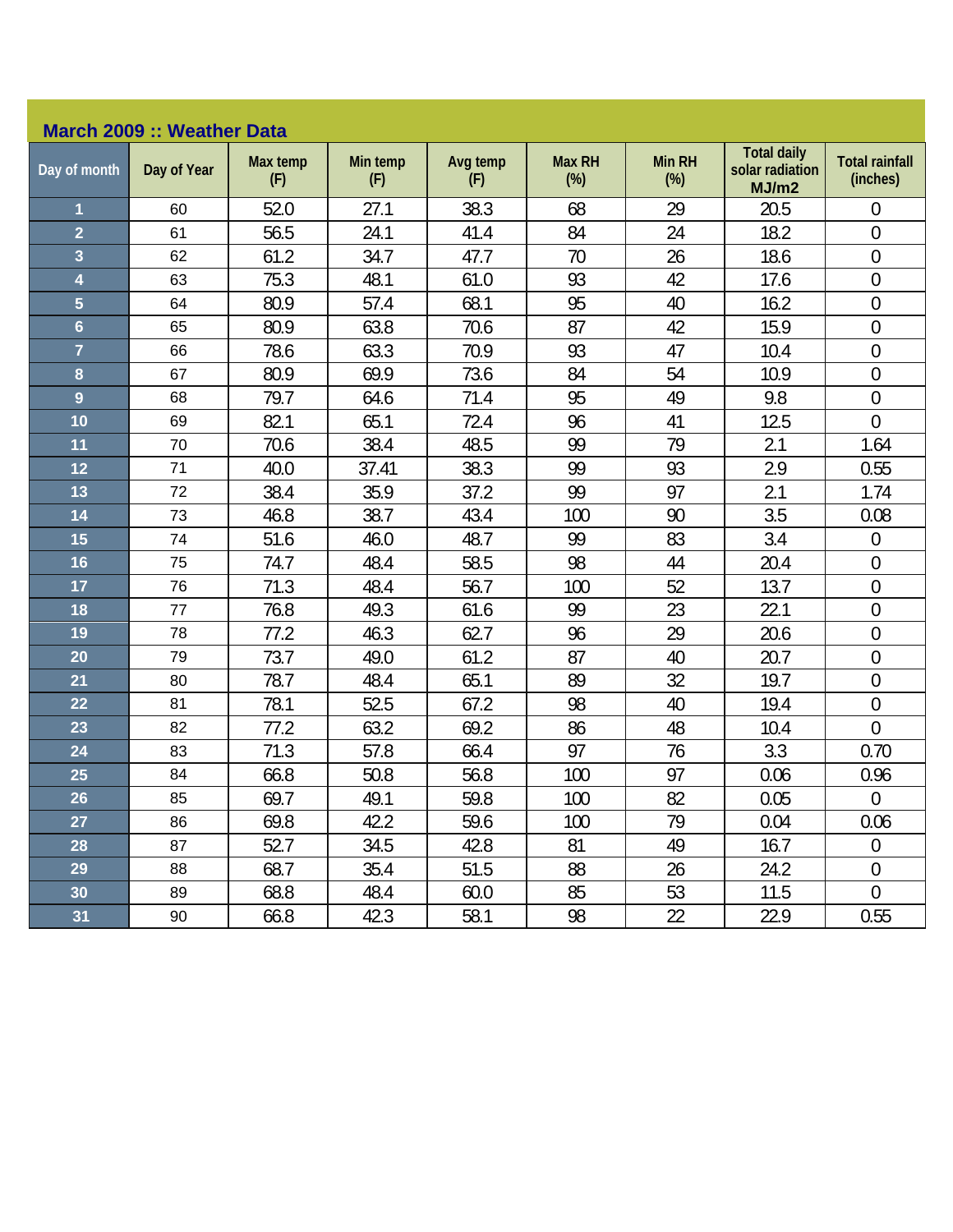| <b>April 2009 :: Weather Data</b> |             |                 |                 |                 |                         |                         |                                                |                                   |  |  |
|-----------------------------------|-------------|-----------------|-----------------|-----------------|-------------------------|-------------------------|------------------------------------------------|-----------------------------------|--|--|
| Day of month                      | Day of Year | Max temp<br>(F) | Min temp<br>(F) | Avg temp<br>(F) | <b>Max RH</b><br>$(\%)$ | <b>Min RH</b><br>$(\%)$ | <b>Total daily</b><br>solar radiation<br>MJ/m2 | <b>Total rainfall</b><br>(inches) |  |  |
| 1                                 | 91          | 75.2            | 39.3            | 58.0            | 91                      | 17                      | 24.6                                           | $\pmb{0}$                         |  |  |
| $\overline{2}$                    | 92          | 66.8            | 51.5            | 60.0            | 96                      | 30                      | 21.0                                           | 0.29                              |  |  |
| 3                                 | 93          | 72.4            | 39.0            | 55.7            | 96                      | 32                      | 24.7                                           | $\pmb{0}$                         |  |  |
| 4                                 | 94          | 79.5            | 47.8            | 63.7            | 98                      | 45                      | 21.7                                           | $\mathsf 0$                       |  |  |
| 5                                 | 95          | 66.8            | 47.2            | 60.5            | 93                      | 30                      | 23.8                                           | $\pmb{0}$                         |  |  |
| $6\phantom{a}$                    | 96          | 56.2            | 39.8            | 47.5            | 60                      | 22                      | 25.6                                           | $\mathsf 0$                       |  |  |
| $\overline{7}$                    | 97          | 62.8            | 33.2            | 47.2            | 72                      | 19                      | 25.7                                           | $\pmb{0}$                         |  |  |
| 8                                 | 98          | 79.4            | 49.9            | 64.0            | 76                      | 29                      | 24.6                                           | 0                                 |  |  |
| $\overline{9}$                    | 99          | 76.3            | 61.6            | 68.5            | 89                      | 65                      | 9.7                                            | $\pmb{0}$                         |  |  |
| 10                                | 100         | 67.6            | 55.2            | 62.7            | 94                      | 39                      | 21.7                                           | $\pmb{0}$                         |  |  |
| 11                                | 101         | 68.0            | 42.3            | 56.5            | 96                      | 48                      | 18.7                                           | $\mathbf 0$                       |  |  |
| 12                                | 102         | 63.4            | 51.9            | 57.3            | 100                     | 67                      | 6.8                                            | 0.76                              |  |  |
| 13                                | 103         | 63.4            | 45.7            | 56.7            | 100                     | 54                      | 16.0                                           | 0                                 |  |  |
| 14                                | 104         | 71.0            | 39.5            | 54.7            | 100                     | 34                      | 25.5                                           | $\mathsf 0$                       |  |  |
| 15                                | 105         | 74.4            | 43.3            | 60.8            | 98                      | 36                      | 22.2                                           | $\pmb{0}$                         |  |  |
| 16                                | 106         | 75.3            | 54.1            | 65.2            | 89                      | 41                      | 22.3                                           | $\mathbf 0$                       |  |  |
| 17                                | 107         | 64.0            | 58.2            | 60.4            | 99                      | 63                      | 3.3                                            | 1.23                              |  |  |
| 18                                | 108         | 69.6            | 58.9            | 63.8            | 100                     | 81                      | 6.6                                            | 0.74                              |  |  |
| 19                                | 109         | 69.2            | 55.0            | 63.1            | 99                      | 51                      | 21.3                                           | 0.01                              |  |  |
| 20                                | 110         | 76.3            | 49.6            | 62.8            | 91                      | 24                      | 26.2                                           | $\pmb{0}$                         |  |  |
| 21                                | 111         | 83.4            | 49.2            | 67.1            | 93                      | 28                      | 26.0                                           | $\mathsf 0$                       |  |  |
| 22                                | 112         | 88.0            | 58.7            | 73.8            | 84                      | 28                      | 26.0                                           | $\pmb{0}$                         |  |  |
| 23                                | 113         | 87.0            | 67.9            | 76.0            | 77                      | 27                      | 25.7                                           | 0.01                              |  |  |
| 24                                | 114         | 78.3            | 67.7            | 71.9            | 90                      | 61                      | 12.3                                           | 0.01                              |  |  |
| 25                                | 115         | 83.2            | 65.4            | 72.6            | 94                      | 48                      | 16.5                                           | 0.05                              |  |  |
| 26                                | 116         | 81.8            | 68.8            | 74.2            | 84                      | 49                      | 19.7                                           | $\pmb{0}$                         |  |  |
| 27                                | 117         | 79.2            | 64.9            | 72.0            | 89                      | 56                      | 12.5                                           | $\mathbf 0$                       |  |  |
| 28                                | 118         | 69.7            | 59.8            | 66.3            | 99                      | 89                      | 4.4                                            | 0.23                              |  |  |
| 29                                | 119         | 81.8            | 62.8            | 71.0            | 98                      | 55                      | 14.6                                           | $\overline{0}$                    |  |  |
| 30                                | 120         | 79.8            | 63.1            | 71.2            | 97                      | 69                      | 17.2                                           | 0.01                              |  |  |
|                                   |             |                 |                 |                 |                         |                         |                                                |                                   |  |  |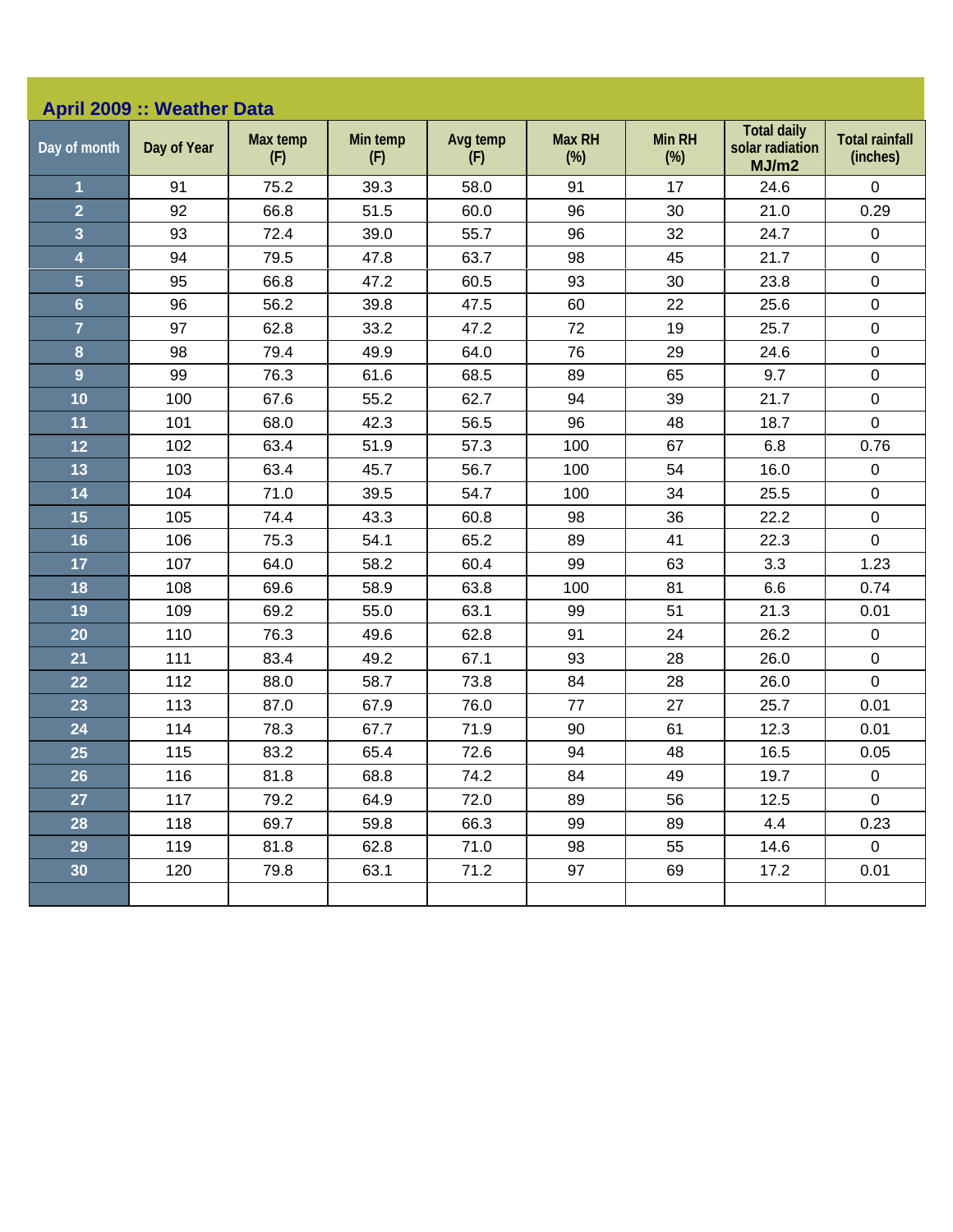| May 2009 :: Weather Data |             |                 |                 |                 |                         |                         |                                                |                                   |  |  |
|--------------------------|-------------|-----------------|-----------------|-----------------|-------------------------|-------------------------|------------------------------------------------|-----------------------------------|--|--|
| Day of month             | Day of Year | Max temp<br>(F) | Min temp<br>(F) | Avg temp<br>(F) | <b>Max RH</b><br>$(\%)$ | <b>Min RH</b><br>$(\%)$ | <b>Total daily</b><br>solar radiation<br>MJ/m2 | <b>Total rainfall</b><br>(inches) |  |  |
| 1                        | 121         | 82.3            | 70.4            | 75.6            | 93                      | 63                      | 14.1                                           | 0                                 |  |  |
| $\overline{2}$           | 122         | 82.9            | 68.9            | 75.6            | 96                      | 61                      | 13.7                                           | $\pmb{0}$                         |  |  |
| 3                        | 123         | 73.3            | 60.9            | 66.0            | 99                      | 69                      | 14.2                                           | 1.41                              |  |  |
| 4                        | 124         | 69.6            | 58.9            | 63.1            | 97                      | 69                      | 11.8                                           | $\pmb{0}$                         |  |  |
| 5                        | 125         | 81.6            | 62.3            | 70.7            | 97                      | 68                      | 11.9                                           | $\mathbf 0$                       |  |  |
| $6\phantom{a}$           | 126         | 79.7            | 69.0            | 74.4            | 96                      | 71                      | 7.6                                            | $\mathbf 0$                       |  |  |
| $\overline{7}$           | 127         | 86.0            | 71.4            | 78.4            | 98                      | 64                      | 16.4                                           | $\boldsymbol{0}$                  |  |  |
| 8                        | 128         | 87.7            | 72.0            | 79.0            | 91                      | 54                      | 21.8                                           | $\pmb{0}$                         |  |  |
| $\overline{9}$           | 129         | 87.7            | 70.2            | 77.1            | 94                      | 52                      | 18.4                                           | $\boldsymbol{0}$                  |  |  |
| 10                       | 130         | 83.5            | 67.3            | 72.9            | 97                      | 64                      | 13.0                                           | $\mathbf 0$                       |  |  |
| 11                       | 131         | 74.4            | 62.1            | 67.3            | 100                     | 70                      | 9.9                                            | 0.08                              |  |  |
| 12                       | 132         | 85.8            | 60.9            | 71.5            | 100                     | 57                      | 16.8                                           | $\pmb{0}$                         |  |  |
| 13                       | 133         | 88.9            | 71.5            | 79.1            | 93                      | 48                      | 23.2                                           | $\mathbf 0$                       |  |  |
| 14                       | 134         | 81.7            | 63.8            | 74.0            | 97                      | 63                      | 13.3                                           | 0.42                              |  |  |
| 15                       | 135         | 87.0            | 68.0            | 77.1            | 98                      | 52                      | 22.6                                           | $\pmb{0}$                         |  |  |
| 16                       | 136         | 79.0            | 65.9            | 71.7            | 98                      | 70                      | 13.2                                           | $\mathbf 0$                       |  |  |
| 17                       | 137         | 72.2            | 52.9            | 63.0            | 94                      | 39                      | 24.1                                           | 0.04                              |  |  |
| 18                       | 138         | 74.4            | 46.0            | 60.5            | 98                      | 31                      | 28.0                                           | $\boldsymbol{0}$                  |  |  |
| 19                       | 139         | 77.3            | 48.5            | 63.4            | 99                      | 26                      | 28.2                                           | $\boldsymbol{0}$                  |  |  |
| 20                       | 140         | 79.1            | 49.3            | 66.2            | 98                      | 32                      | 28.3                                           | $\pmb{0}$                         |  |  |
| 21                       | 141         | 82.4            | 57.5            | 72.1            | 93                      | 48                      | 23.2                                           | $\mathbf 0$                       |  |  |
| 22                       | 142         | 78.2            | 63.1            | 70.7            | 98                      | 60                      | 13.2                                           | 0.02                              |  |  |
| 23                       | 143         | 77.8            | 66.1            | 69.9            | 99                      | 65                      | 12.6                                           | 0.70                              |  |  |
| 24                       | 144         | 77.4            | 65.9            | 70.5            | 100                     | 68                      | 13.2                                           | $\pmb{0}$                         |  |  |
| 25                       | 145         | 83.9            | 64.3            | 73.7            | 99                      | 50                      | 24.1                                           | $\pmb{0}$                         |  |  |
| 26                       | 146         | 80.7            | 67.4            | 73.2            | 98                      | 60                      | 18.0                                           | $\pmb{0}$                         |  |  |
| 27                       | 147         | 82.0            | 64.8            | 73.4            | 96                      | 49                      | 25.1                                           | $\mathsf 0$                       |  |  |
| 28                       | 148         | 81.3            | 56.5            | 69.0            | 99                      | 37                      | 27.5                                           | $\mathsf 0$                       |  |  |
| 29                       | 149         | 82.9            | 56.1            | 69.4            | 99                      | 33                      | 28.5                                           | $\pmb{0}$                         |  |  |
| 30                       | 150         | 86.7            | 56.1            | 72.3            | 98                      | 30                      | 27.8                                           | $\mathbf 0$                       |  |  |
| 31                       | 151         | 89.6            | 61.9            | 76.4            | 94                      | 33                      | 25.5                                           | 0                                 |  |  |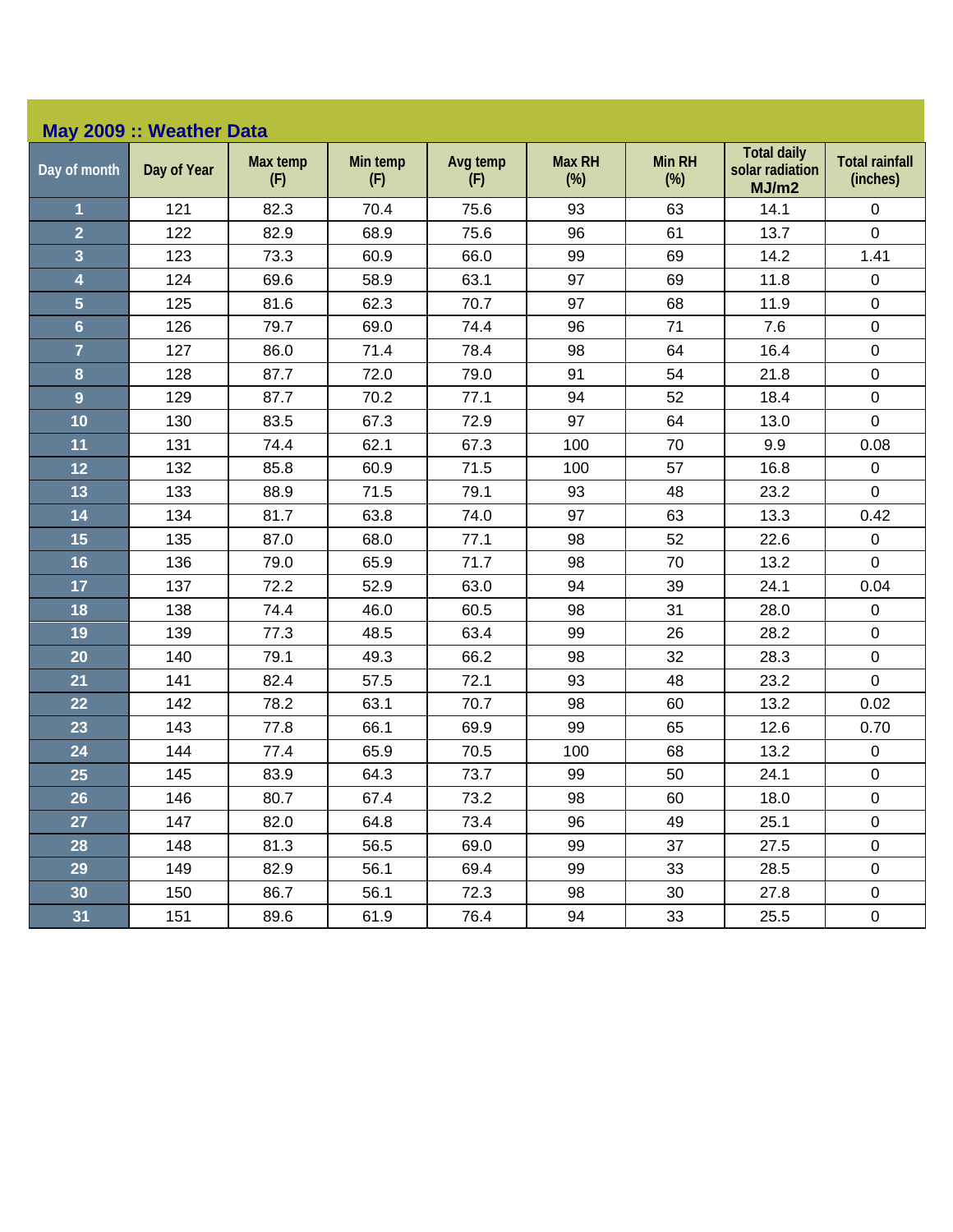| <b>Total daily</b><br>Max temp<br>Avg temp<br><b>Max RH</b><br><b>Min RH</b><br><b>Total rainfall</b><br>Min temp<br>solar radiation<br>Day of month<br>Day of Year<br>$(\%)$<br>(inches)<br>$(\%)$<br>(F)<br>(F)<br>(F)<br>MJ/m2<br>152<br>86.1<br>61.1<br>75.0<br>89<br>25.6<br>0<br>1<br>43<br>$\overline{2}$<br>153<br>87.5<br>62.4<br>75.7<br>98<br>42<br>24.2<br>$\mathbf 0$<br>3<br>98<br>65<br>8.2<br>0.12<br>154<br>80.2<br>68.1<br>71.3<br>4<br>76.1<br>63.3<br>69.0<br>99<br>63<br>10.7<br>$\mathsf 0$<br>155<br>5<br>$\pmb{0}$<br>100<br>45<br>156<br>82.6<br>58.7<br>70.6<br>25.4<br>$6\phantom{a}$<br>157<br>86.5<br>58.7<br>73.5<br>99<br>43<br>26.1<br>$\mathsf 0$<br>$\overline{7}$<br>$\pmb{0}$<br>45<br>158<br>89.3<br>67.0<br>78.2<br>95<br>26.2<br>8<br>79.5<br>23.6<br>159<br>89.5<br>72.0<br>91<br>44<br>$\pmb{0}$<br>9<br>91.4<br>95<br>$\mathbf 0$<br>160<br>71.4<br>81.2<br>47<br>20.4<br>80.6<br>98<br>52<br>16.4<br>1.20<br>10<br>161<br>90.1<br>69.6<br>11<br>162<br>70.7<br>74.1<br>98<br>64<br>7.3<br>82.0<br>0.17<br>92.6<br>69.7<br>81.1<br>99<br>24.6<br>12<br>163<br>49<br>0<br>13<br>$\mathsf 0$<br>164<br>92.9<br>71.4<br>82.2<br>98<br>53<br>26.3<br>14<br>165<br>91.5<br>75.2<br>82.1<br>92<br>46<br>24.7<br>$\mathsf 0$<br>15<br>$\pmb{0}$<br>166<br>93.2<br>83.0<br>93<br>49<br>26.2<br>74.1<br>16<br>94.2<br>$\mathsf 0$<br>167<br>75.1<br>83.4<br>89<br>43<br>27.2<br>$\pmb{0}$<br>17<br>168<br>93.3<br>73.3<br>82.7<br>96<br>45<br>25.5<br>18<br>82.8<br>94<br>48<br>22.7<br>$\mathsf 0$<br>169<br>93.0<br>72.1<br>44<br>19<br>170<br>93.2<br>72.3<br>82.9<br>97<br>26.0<br>$\pmb{0}$<br>$\pmb{0}$<br>20<br>171<br>95.3<br>84.2<br>92<br>39<br>72.6<br>27.5<br>21<br>83.1<br>94<br>38<br>26.9<br>$\mathsf 0$<br>172<br>94.0<br>72.8<br>$\pmb{0}$<br>95.6<br>84.1<br>90<br>37<br>24.3<br>22<br>173<br>74.7<br>23<br>174<br>97.5<br>76.2<br>86.1<br>85<br>34<br>26.5<br>$\mathsf 0$<br>24<br>98.0<br>96<br>34<br>$\pmb{0}$<br>175<br>73.0<br>85.7<br>27.0<br>25<br>97.7<br>71.9<br>85.3<br>98<br>26<br>26.4<br>$\pmb{0}$<br>176<br>26<br>$\mathbf 0$<br>85.3<br>29<br>177<br>98.2<br>70.8<br>95<br>26.0<br>27<br>178<br>99.8<br>72.5<br>86.4<br>89<br>27<br>26.8<br>0<br>28<br>99.9<br>88.2<br>$\mathbf 0$<br>179<br>77.0<br>79<br>30<br>24.9<br>29<br>90.6<br>71.6<br>80.0<br>91<br>39<br>17.4<br>$\mathbf 0$<br>180<br>97<br>31<br>$\boldsymbol{0}$<br>30<br>181<br>92.9<br>64.8<br>79.3<br>19.6 | June 2009 :: Weather Data |  |  |  |  |  |  |  |  |  |  |
|----------------------------------------------------------------------------------------------------------------------------------------------------------------------------------------------------------------------------------------------------------------------------------------------------------------------------------------------------------------------------------------------------------------------------------------------------------------------------------------------------------------------------------------------------------------------------------------------------------------------------------------------------------------------------------------------------------------------------------------------------------------------------------------------------------------------------------------------------------------------------------------------------------------------------------------------------------------------------------------------------------------------------------------------------------------------------------------------------------------------------------------------------------------------------------------------------------------------------------------------------------------------------------------------------------------------------------------------------------------------------------------------------------------------------------------------------------------------------------------------------------------------------------------------------------------------------------------------------------------------------------------------------------------------------------------------------------------------------------------------------------------------------------------------------------------------------------------------------------------------------------------------------------------------------------------------------------------------------------------------------------------------------------------------------------------------------------------------------------------------------------------------------------------------------------------------------------------------------------------------------------------------------------------------------------------------------------------------------------------------------------------------------------------------------------------------|---------------------------|--|--|--|--|--|--|--|--|--|--|
|                                                                                                                                                                                                                                                                                                                                                                                                                                                                                                                                                                                                                                                                                                                                                                                                                                                                                                                                                                                                                                                                                                                                                                                                                                                                                                                                                                                                                                                                                                                                                                                                                                                                                                                                                                                                                                                                                                                                                                                                                                                                                                                                                                                                                                                                                                                                                                                                                                              |                           |  |  |  |  |  |  |  |  |  |  |
|                                                                                                                                                                                                                                                                                                                                                                                                                                                                                                                                                                                                                                                                                                                                                                                                                                                                                                                                                                                                                                                                                                                                                                                                                                                                                                                                                                                                                                                                                                                                                                                                                                                                                                                                                                                                                                                                                                                                                                                                                                                                                                                                                                                                                                                                                                                                                                                                                                              |                           |  |  |  |  |  |  |  |  |  |  |
|                                                                                                                                                                                                                                                                                                                                                                                                                                                                                                                                                                                                                                                                                                                                                                                                                                                                                                                                                                                                                                                                                                                                                                                                                                                                                                                                                                                                                                                                                                                                                                                                                                                                                                                                                                                                                                                                                                                                                                                                                                                                                                                                                                                                                                                                                                                                                                                                                                              |                           |  |  |  |  |  |  |  |  |  |  |
|                                                                                                                                                                                                                                                                                                                                                                                                                                                                                                                                                                                                                                                                                                                                                                                                                                                                                                                                                                                                                                                                                                                                                                                                                                                                                                                                                                                                                                                                                                                                                                                                                                                                                                                                                                                                                                                                                                                                                                                                                                                                                                                                                                                                                                                                                                                                                                                                                                              |                           |  |  |  |  |  |  |  |  |  |  |
|                                                                                                                                                                                                                                                                                                                                                                                                                                                                                                                                                                                                                                                                                                                                                                                                                                                                                                                                                                                                                                                                                                                                                                                                                                                                                                                                                                                                                                                                                                                                                                                                                                                                                                                                                                                                                                                                                                                                                                                                                                                                                                                                                                                                                                                                                                                                                                                                                                              |                           |  |  |  |  |  |  |  |  |  |  |
|                                                                                                                                                                                                                                                                                                                                                                                                                                                                                                                                                                                                                                                                                                                                                                                                                                                                                                                                                                                                                                                                                                                                                                                                                                                                                                                                                                                                                                                                                                                                                                                                                                                                                                                                                                                                                                                                                                                                                                                                                                                                                                                                                                                                                                                                                                                                                                                                                                              |                           |  |  |  |  |  |  |  |  |  |  |
|                                                                                                                                                                                                                                                                                                                                                                                                                                                                                                                                                                                                                                                                                                                                                                                                                                                                                                                                                                                                                                                                                                                                                                                                                                                                                                                                                                                                                                                                                                                                                                                                                                                                                                                                                                                                                                                                                                                                                                                                                                                                                                                                                                                                                                                                                                                                                                                                                                              |                           |  |  |  |  |  |  |  |  |  |  |
|                                                                                                                                                                                                                                                                                                                                                                                                                                                                                                                                                                                                                                                                                                                                                                                                                                                                                                                                                                                                                                                                                                                                                                                                                                                                                                                                                                                                                                                                                                                                                                                                                                                                                                                                                                                                                                                                                                                                                                                                                                                                                                                                                                                                                                                                                                                                                                                                                                              |                           |  |  |  |  |  |  |  |  |  |  |
|                                                                                                                                                                                                                                                                                                                                                                                                                                                                                                                                                                                                                                                                                                                                                                                                                                                                                                                                                                                                                                                                                                                                                                                                                                                                                                                                                                                                                                                                                                                                                                                                                                                                                                                                                                                                                                                                                                                                                                                                                                                                                                                                                                                                                                                                                                                                                                                                                                              |                           |  |  |  |  |  |  |  |  |  |  |
|                                                                                                                                                                                                                                                                                                                                                                                                                                                                                                                                                                                                                                                                                                                                                                                                                                                                                                                                                                                                                                                                                                                                                                                                                                                                                                                                                                                                                                                                                                                                                                                                                                                                                                                                                                                                                                                                                                                                                                                                                                                                                                                                                                                                                                                                                                                                                                                                                                              |                           |  |  |  |  |  |  |  |  |  |  |
|                                                                                                                                                                                                                                                                                                                                                                                                                                                                                                                                                                                                                                                                                                                                                                                                                                                                                                                                                                                                                                                                                                                                                                                                                                                                                                                                                                                                                                                                                                                                                                                                                                                                                                                                                                                                                                                                                                                                                                                                                                                                                                                                                                                                                                                                                                                                                                                                                                              |                           |  |  |  |  |  |  |  |  |  |  |
|                                                                                                                                                                                                                                                                                                                                                                                                                                                                                                                                                                                                                                                                                                                                                                                                                                                                                                                                                                                                                                                                                                                                                                                                                                                                                                                                                                                                                                                                                                                                                                                                                                                                                                                                                                                                                                                                                                                                                                                                                                                                                                                                                                                                                                                                                                                                                                                                                                              |                           |  |  |  |  |  |  |  |  |  |  |
|                                                                                                                                                                                                                                                                                                                                                                                                                                                                                                                                                                                                                                                                                                                                                                                                                                                                                                                                                                                                                                                                                                                                                                                                                                                                                                                                                                                                                                                                                                                                                                                                                                                                                                                                                                                                                                                                                                                                                                                                                                                                                                                                                                                                                                                                                                                                                                                                                                              |                           |  |  |  |  |  |  |  |  |  |  |
|                                                                                                                                                                                                                                                                                                                                                                                                                                                                                                                                                                                                                                                                                                                                                                                                                                                                                                                                                                                                                                                                                                                                                                                                                                                                                                                                                                                                                                                                                                                                                                                                                                                                                                                                                                                                                                                                                                                                                                                                                                                                                                                                                                                                                                                                                                                                                                                                                                              |                           |  |  |  |  |  |  |  |  |  |  |
|                                                                                                                                                                                                                                                                                                                                                                                                                                                                                                                                                                                                                                                                                                                                                                                                                                                                                                                                                                                                                                                                                                                                                                                                                                                                                                                                                                                                                                                                                                                                                                                                                                                                                                                                                                                                                                                                                                                                                                                                                                                                                                                                                                                                                                                                                                                                                                                                                                              |                           |  |  |  |  |  |  |  |  |  |  |
|                                                                                                                                                                                                                                                                                                                                                                                                                                                                                                                                                                                                                                                                                                                                                                                                                                                                                                                                                                                                                                                                                                                                                                                                                                                                                                                                                                                                                                                                                                                                                                                                                                                                                                                                                                                                                                                                                                                                                                                                                                                                                                                                                                                                                                                                                                                                                                                                                                              |                           |  |  |  |  |  |  |  |  |  |  |
|                                                                                                                                                                                                                                                                                                                                                                                                                                                                                                                                                                                                                                                                                                                                                                                                                                                                                                                                                                                                                                                                                                                                                                                                                                                                                                                                                                                                                                                                                                                                                                                                                                                                                                                                                                                                                                                                                                                                                                                                                                                                                                                                                                                                                                                                                                                                                                                                                                              |                           |  |  |  |  |  |  |  |  |  |  |
|                                                                                                                                                                                                                                                                                                                                                                                                                                                                                                                                                                                                                                                                                                                                                                                                                                                                                                                                                                                                                                                                                                                                                                                                                                                                                                                                                                                                                                                                                                                                                                                                                                                                                                                                                                                                                                                                                                                                                                                                                                                                                                                                                                                                                                                                                                                                                                                                                                              |                           |  |  |  |  |  |  |  |  |  |  |
|                                                                                                                                                                                                                                                                                                                                                                                                                                                                                                                                                                                                                                                                                                                                                                                                                                                                                                                                                                                                                                                                                                                                                                                                                                                                                                                                                                                                                                                                                                                                                                                                                                                                                                                                                                                                                                                                                                                                                                                                                                                                                                                                                                                                                                                                                                                                                                                                                                              |                           |  |  |  |  |  |  |  |  |  |  |
|                                                                                                                                                                                                                                                                                                                                                                                                                                                                                                                                                                                                                                                                                                                                                                                                                                                                                                                                                                                                                                                                                                                                                                                                                                                                                                                                                                                                                                                                                                                                                                                                                                                                                                                                                                                                                                                                                                                                                                                                                                                                                                                                                                                                                                                                                                                                                                                                                                              |                           |  |  |  |  |  |  |  |  |  |  |
|                                                                                                                                                                                                                                                                                                                                                                                                                                                                                                                                                                                                                                                                                                                                                                                                                                                                                                                                                                                                                                                                                                                                                                                                                                                                                                                                                                                                                                                                                                                                                                                                                                                                                                                                                                                                                                                                                                                                                                                                                                                                                                                                                                                                                                                                                                                                                                                                                                              |                           |  |  |  |  |  |  |  |  |  |  |
|                                                                                                                                                                                                                                                                                                                                                                                                                                                                                                                                                                                                                                                                                                                                                                                                                                                                                                                                                                                                                                                                                                                                                                                                                                                                                                                                                                                                                                                                                                                                                                                                                                                                                                                                                                                                                                                                                                                                                                                                                                                                                                                                                                                                                                                                                                                                                                                                                                              |                           |  |  |  |  |  |  |  |  |  |  |
|                                                                                                                                                                                                                                                                                                                                                                                                                                                                                                                                                                                                                                                                                                                                                                                                                                                                                                                                                                                                                                                                                                                                                                                                                                                                                                                                                                                                                                                                                                                                                                                                                                                                                                                                                                                                                                                                                                                                                                                                                                                                                                                                                                                                                                                                                                                                                                                                                                              |                           |  |  |  |  |  |  |  |  |  |  |
|                                                                                                                                                                                                                                                                                                                                                                                                                                                                                                                                                                                                                                                                                                                                                                                                                                                                                                                                                                                                                                                                                                                                                                                                                                                                                                                                                                                                                                                                                                                                                                                                                                                                                                                                                                                                                                                                                                                                                                                                                                                                                                                                                                                                                                                                                                                                                                                                                                              |                           |  |  |  |  |  |  |  |  |  |  |
|                                                                                                                                                                                                                                                                                                                                                                                                                                                                                                                                                                                                                                                                                                                                                                                                                                                                                                                                                                                                                                                                                                                                                                                                                                                                                                                                                                                                                                                                                                                                                                                                                                                                                                                                                                                                                                                                                                                                                                                                                                                                                                                                                                                                                                                                                                                                                                                                                                              |                           |  |  |  |  |  |  |  |  |  |  |
|                                                                                                                                                                                                                                                                                                                                                                                                                                                                                                                                                                                                                                                                                                                                                                                                                                                                                                                                                                                                                                                                                                                                                                                                                                                                                                                                                                                                                                                                                                                                                                                                                                                                                                                                                                                                                                                                                                                                                                                                                                                                                                                                                                                                                                                                                                                                                                                                                                              |                           |  |  |  |  |  |  |  |  |  |  |
|                                                                                                                                                                                                                                                                                                                                                                                                                                                                                                                                                                                                                                                                                                                                                                                                                                                                                                                                                                                                                                                                                                                                                                                                                                                                                                                                                                                                                                                                                                                                                                                                                                                                                                                                                                                                                                                                                                                                                                                                                                                                                                                                                                                                                                                                                                                                                                                                                                              |                           |  |  |  |  |  |  |  |  |  |  |
|                                                                                                                                                                                                                                                                                                                                                                                                                                                                                                                                                                                                                                                                                                                                                                                                                                                                                                                                                                                                                                                                                                                                                                                                                                                                                                                                                                                                                                                                                                                                                                                                                                                                                                                                                                                                                                                                                                                                                                                                                                                                                                                                                                                                                                                                                                                                                                                                                                              |                           |  |  |  |  |  |  |  |  |  |  |
|                                                                                                                                                                                                                                                                                                                                                                                                                                                                                                                                                                                                                                                                                                                                                                                                                                                                                                                                                                                                                                                                                                                                                                                                                                                                                                                                                                                                                                                                                                                                                                                                                                                                                                                                                                                                                                                                                                                                                                                                                                                                                                                                                                                                                                                                                                                                                                                                                                              |                           |  |  |  |  |  |  |  |  |  |  |
|                                                                                                                                                                                                                                                                                                                                                                                                                                                                                                                                                                                                                                                                                                                                                                                                                                                                                                                                                                                                                                                                                                                                                                                                                                                                                                                                                                                                                                                                                                                                                                                                                                                                                                                                                                                                                                                                                                                                                                                                                                                                                                                                                                                                                                                                                                                                                                                                                                              |                           |  |  |  |  |  |  |  |  |  |  |
|                                                                                                                                                                                                                                                                                                                                                                                                                                                                                                                                                                                                                                                                                                                                                                                                                                                                                                                                                                                                                                                                                                                                                                                                                                                                                                                                                                                                                                                                                                                                                                                                                                                                                                                                                                                                                                                                                                                                                                                                                                                                                                                                                                                                                                                                                                                                                                                                                                              |                           |  |  |  |  |  |  |  |  |  |  |
|                                                                                                                                                                                                                                                                                                                                                                                                                                                                                                                                                                                                                                                                                                                                                                                                                                                                                                                                                                                                                                                                                                                                                                                                                                                                                                                                                                                                                                                                                                                                                                                                                                                                                                                                                                                                                                                                                                                                                                                                                                                                                                                                                                                                                                                                                                                                                                                                                                              |                           |  |  |  |  |  |  |  |  |  |  |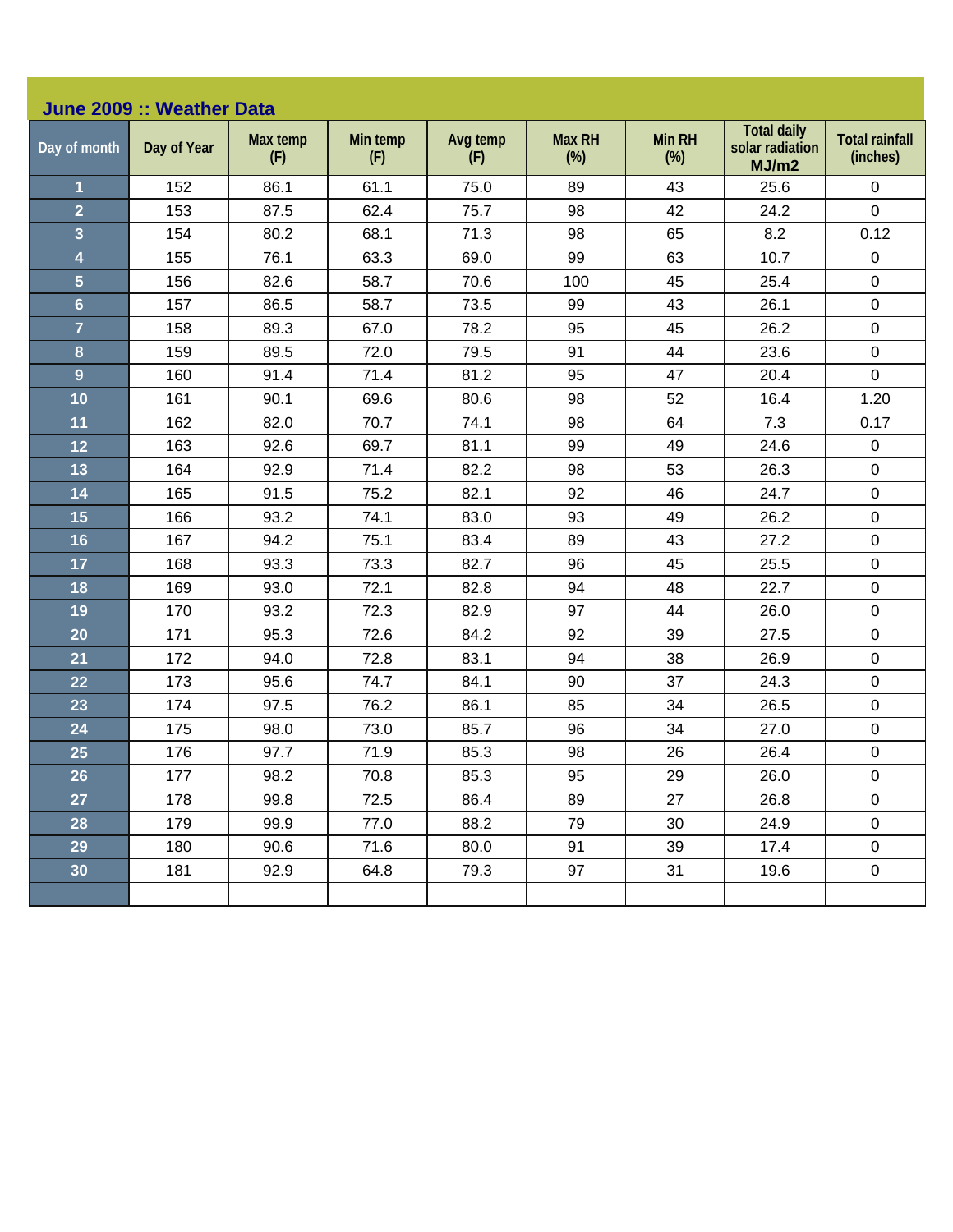| <b>July 2009:: Weather Data</b> |             |                 |                 |                 |                         |                      |                                                |                                   |  |  |
|---------------------------------|-------------|-----------------|-----------------|-----------------|-------------------------|----------------------|------------------------------------------------|-----------------------------------|--|--|
| Day of month                    | Day of Year | Max temp<br>(F) | Min temp<br>(F) | Avg temp<br>(F) | <b>Max RH</b><br>$(\%)$ | <b>Min RH</b><br>(%) | <b>Total daily</b><br>solar radiation<br>MJ/m2 | <b>Total rainfall</b><br>(inches) |  |  |
| 1                               | 182         | 98.7            | 72.4            | 85.4            | 94                      | 26                   | 27.3                                           | 0                                 |  |  |
| $\overline{2}$                  | 183         | 100.4           | 70.4            | 87.0            | 91                      | 21                   | 27.3                                           | $\mathbf 0$                       |  |  |
| 3                               | 184         | 99.8            | 75.6            | 88.4            | 88                      | 28                   | 25.0                                           | $\overline{0}$                    |  |  |
| 4                               | 185         | 98.4            | 75.7            | 87.0            | 88                      | 34                   | 25.0                                           | $\overline{0}$                    |  |  |
| $\overline{5}$                  | 186         | 89.3            | 75.4            | 81.4            | 99                      | 60                   | 10.2                                           | 0.10                              |  |  |
| $6\phantom{a}$                  | 187         | 84.6            | 73.3            | 77.5            | 99                      | 62                   | 12.3                                           | 0.40                              |  |  |
| $\overline{7}$                  | 188         | 90.5            | 69.9            | 79.6            | 100                     | 48                   | 20.1                                           | $\mathbf 0$                       |  |  |
| 8                               | 189         | 94.5            | 72.9            | 81.9            | 94                      | 44                   | 20.1                                           | $\mathbf 0$                       |  |  |
| $\overline{9}$                  | 190         | 99.6            | 72.6            | 86.0            | 93                      | 33                   | 26.0                                           | $\mathbf 0$                       |  |  |
| 10                              | 191         | 98.8            | 77.8            | 88.1            | 89                      | 33                   | 26.2                                           | $\mathbf 0$                       |  |  |
| 11                              | 192         | 98.0            | 75.9            | 86.7            | 85                      | 30                   | 27.0                                           | $\mathbf 0$                       |  |  |
| 12                              | 193         | 99.2            | 78.0            | 87.4            | 81                      | 30                   | 26.1                                           | $\overline{0}$                    |  |  |
| 13                              | 194         | 101.0           | 78.5            | 88.4            | 76                      | 30                   | 26.6                                           | $\mathbf 0$                       |  |  |
| 14                              | 195         | 99.7            | 78.2            | 88.6            | 70                      | 30                   | 26.5                                           | $\boldsymbol{0}$                  |  |  |
| 15                              | 196         | 100.1           | 76.0            | 87.5            | 85                      | 29                   | 25.0                                           | $\overline{0}$                    |  |  |
| 16                              | 197         | 100.6           | 73.7            | 87.6            | 94                      | 31                   | 25.7                                           | 0.11                              |  |  |
| 17                              | 198         | 90.2            | 68.3            | 79.3            | 98                      | 43                   | 22.9                                           | 0.63                              |  |  |
| 18                              | 199         | 87.7            | 71.6            | 79.1            | 95                      | 34                   | 23.3                                           | 0                                 |  |  |
| 19                              | 200         | 91.3            | 66.3            | 80.0            | 99                      | 42                   | 23.9                                           | $\overline{0}$                    |  |  |
| 20                              | 201         | 88.0            | 72.4            | 79.0            | 97                      | 54                   | 18.0                                           | 0.43                              |  |  |
| 21                              | 202         | 90.1            | 72.2            | 79.5            | 98                      | 52                   | 17.5                                           | 0.26                              |  |  |
| 22                              | 203         | 88.6            | 70.5            | 78.4            | 99                      | 41                   | 25.6                                           | $\mathbf 0$                       |  |  |
| 23                              | 204         | 88.9            | 70.0            | 78.7            | 97                      | 37                   | 24.5                                           | $\overline{0}$                    |  |  |
| 24                              | 205         | 89.9            | 66.4            | 79.2            | 97                      | 45                   | 20.5                                           | $\boldsymbol{0}$                  |  |  |
| 25                              | 206         | 96.7            | 72.9            | 84.8            | 86                      | 34                   | 25.5                                           | $\mathbf 0$                       |  |  |
| 26                              | 207         | 87.6            | 75.7            | 80.6            | 87                      | 57                   | 10.7                                           | $\overline{0}$                    |  |  |
| 27                              | 208         | 84.8            | 73.1            | 77.4            | 98                      | 73                   | 9.8                                            | 0.80                              |  |  |
| 28                              | 209         | 88.1            | 73.9            | 80.5            | 98                      | 58                   | 16.4                                           | 0.13                              |  |  |
| 29                              | 210         | 90.8            | 73.8            | 81.3            | 98                      | 49                   | 18.0                                           | 0.69                              |  |  |
| 30 <sub>o</sub>                 | 211         | 86.8            | 72.0            | 77.9            | 99                      | 62                   | 17.6                                           | 0.70                              |  |  |
| 31                              | 212         | 87.5            | 69.9            | 78.6            | 99                      | 64                   | 17.8                                           | $\boldsymbol{0}$                  |  |  |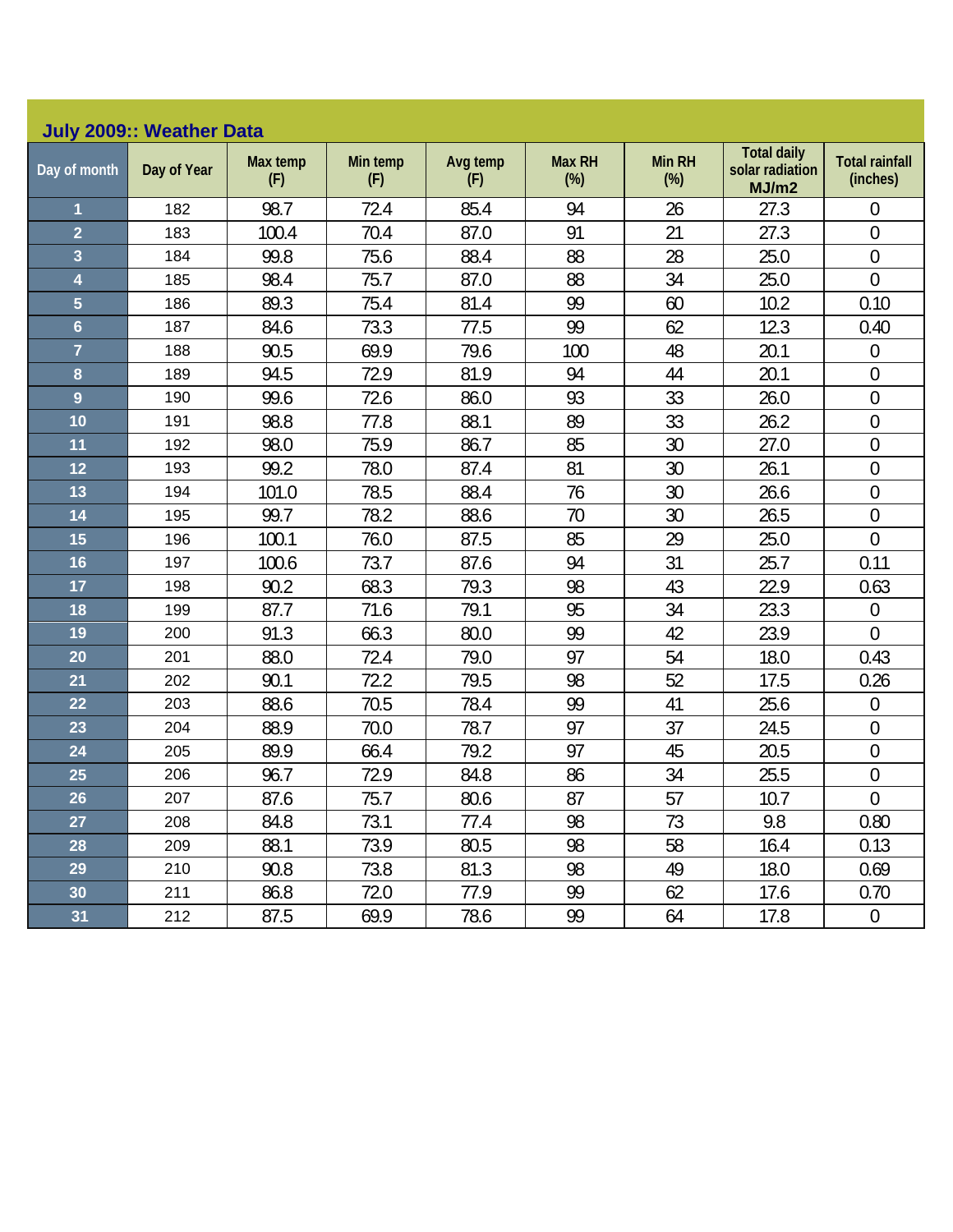| <b>August 2009 :: Weather Data</b> |             |                 |                 |                 |                      |               |                                                |                                   |  |  |
|------------------------------------|-------------|-----------------|-----------------|-----------------|----------------------|---------------|------------------------------------------------|-----------------------------------|--|--|
| Day of month                       | Day of Year | Max temp<br>(F) | Min temp<br>(F) | Avg temp<br>(F) | <b>Max RH</b><br>(%) | Min RH<br>(%) | <b>Total daily</b><br>solar radiation<br>MJ/m2 | <b>Total rainfall</b><br>(inches) |  |  |
| $\overline{1}$                     | 213         | 87.3            | 70.7            | 77.5            | 97                   | 64            | 11.4                                           | 1.01                              |  |  |
| $\overline{2}$                     | 214         | 91.5            | 68.3            | 79.2            | 99                   | 52            | 23.3                                           | 0.01                              |  |  |
| $\overline{\mathbf{3}}$            | 215         |                 |                 |                 |                      |               |                                                |                                   |  |  |
| $\overline{\mathbf{4}}$            | 216         |                 |                 |                 |                      |               |                                                |                                   |  |  |
| $\overline{\mathbf{5}}$            | 217         |                 |                 |                 |                      |               |                                                |                                   |  |  |
| $6\phantom{a}$                     | 218         |                 | <b>STATION</b>  | <b>DOWN FOR</b> | <b>REPAIRS</b>       |               |                                                |                                   |  |  |
| $\overline{7}$                     | 219         |                 |                 |                 |                      |               |                                                |                                   |  |  |
| $\boldsymbol{8}$                   | 220         |                 |                 |                 |                      |               |                                                |                                   |  |  |
| $\overline{9}$                     | 221         |                 |                 |                 |                      |               |                                                |                                   |  |  |
| 10                                 | 222         |                 |                 |                 |                      |               |                                                |                                   |  |  |
| 11                                 | 223         |                 |                 |                 |                      |               |                                                |                                   |  |  |
| 12                                 | 224         |                 |                 |                 |                      |               |                                                |                                   |  |  |
| 13                                 | 225         |                 |                 |                 |                      |               |                                                |                                   |  |  |
| 14                                 | 226         |                 |                 |                 |                      |               |                                                |                                   |  |  |
| 15                                 | 227         |                 |                 |                 |                      |               |                                                |                                   |  |  |
| 16                                 | 228         |                 |                 |                 |                      |               |                                                |                                   |  |  |
| 17                                 | 229         | 94.0            |                 |                 |                      |               |                                                |                                   |  |  |
| 18                                 | 230         | 95.3            |                 |                 |                      |               |                                                | approx. 0.8                       |  |  |
| 19                                 | 231         |                 |                 |                 |                      |               |                                                |                                   |  |  |
| 20                                 | 232         |                 |                 |                 |                      |               |                                                |                                   |  |  |
| 21                                 | 233         |                 |                 |                 |                      |               |                                                |                                   |  |  |
| 22                                 | 234         |                 |                 |                 |                      |               |                                                |                                   |  |  |
| 23                                 | 235         |                 |                 |                 |                      |               |                                                |                                   |  |  |
| 24                                 | 236         | 91.9            |                 |                 |                      |               |                                                |                                   |  |  |
| 25                                 | 237         | 95.1            | 72.0            | 82.2            | 87                   | 37            | 19.8                                           | $\pmb{0}$                         |  |  |
| 26                                 | 238         | 94.7            | 70.8            | 80.6            | 93                   | 37            | 21.1                                           | $\pmb{0}$                         |  |  |
| 27                                 | 239         | 86.9            | 70.6            | 76.8            | 93                   | 54            | 14.8                                           | $\pmb{0}$                         |  |  |
| 28                                 | 240         | 88.8            | 69.0            | 76.2            | 96                   | 47            | 15.8                                           | $\mathbf 0$                       |  |  |
| 29                                 | 241         | 88.8            | 68.4            | 77.0            | 95                   | 43            | 18.6                                           | $\mathbf 0$                       |  |  |
| 30 <sub>o</sub>                    | 242         | 86.2            | 67.6            | 76.5            | 99                   | 38            | 19.1                                           | $\pmb{0}$                         |  |  |
| 31                                 | 243         | 83.6            | 64.0            | 73.7            | 96                   | 39            | 19.5                                           | $\mathbf 0$                       |  |  |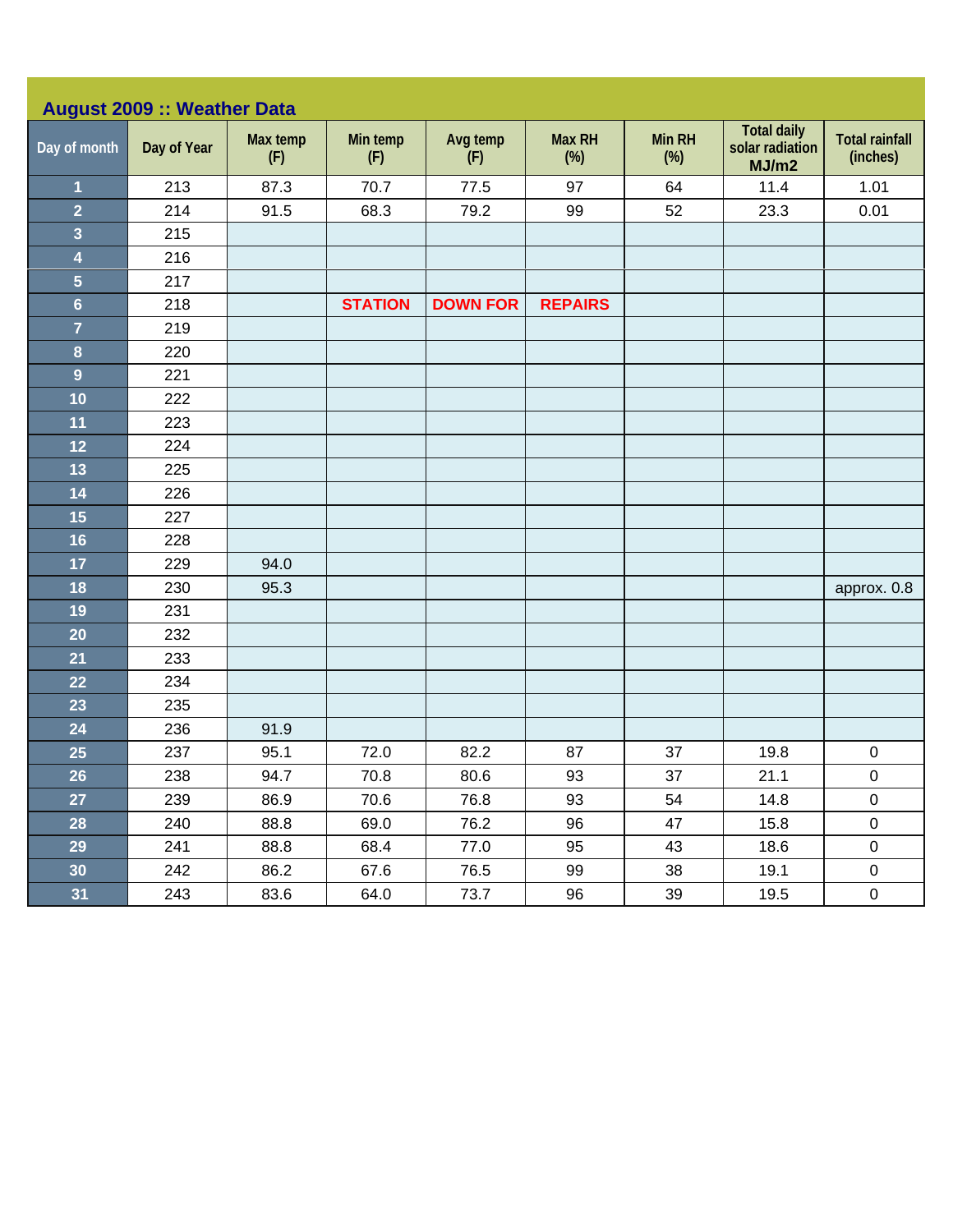|                         | September 2009 :: Weather Data |                 |                 |                 |                         |               |                                                |                                   |  |  |  |
|-------------------------|--------------------------------|-----------------|-----------------|-----------------|-------------------------|---------------|------------------------------------------------|-----------------------------------|--|--|--|
| Day of month            | Day of Year                    | Max temp<br>(F) | Min temp<br>(F) | Avg temp<br>(F) | <b>Max RH</b><br>$(\%)$ | Min RH<br>(%) | <b>Total daily</b><br>solar radiation<br>MJ/m2 | <b>Total rainfall</b><br>(inches) |  |  |  |
| 1                       | 244                            | 85.5            | 64.0            | 73.7            | 95                      | 33            | 22.5                                           | $\mathbf 0$                       |  |  |  |
| $\overline{2}$          | 245                            | 85.5            | 60.6            | 72.9            | 90                      | 37            | 20.4                                           | $\boldsymbol{0}$                  |  |  |  |
| $\overline{\mathbf{3}}$ | 246                            | 85.2            | 64.9            | 72.7            | 94                      | 36            | 15.6                                           | $\boldsymbol{0}$                  |  |  |  |
| $\overline{\mathbf{4}}$ | 247                            | 85.4            | 66.6            | 74.8            | 98                      | 44            | 12.7                                           | $\boldsymbol{0}$                  |  |  |  |
| $\overline{5}$          | 248                            | 89.6            | 66.1            | 77.3            | 99                      | 39            | 15.6                                           | $\boldsymbol{0}$                  |  |  |  |
| $6\phantom{a}$          | 249                            | 91.9            | 66.8            | 79.2            | 99                      | 37            | 20.2                                           | $\boldsymbol{0}$                  |  |  |  |
| $\overline{7}$          | 250                            | 93.4            | 66.9            | 79.9            | 98                      | 25            | 21.1                                           | $\boldsymbol{0}$                  |  |  |  |
| 8                       | 251                            | 92.5            | 71.0            | 81.1            | 93                      | 33            | 16.5                                           | $\overline{0}$                    |  |  |  |
| $\overline{9}$          | 252                            | 92.1            | 67.8            | 79.4            | 96                      | 41            | 15.4                                           | 0.05                              |  |  |  |
| 10                      | 253                            | 92.1            | 68.6            | 80.3            | 98                      | 41            | 18.6                                           | $\overline{0}$                    |  |  |  |
| 11                      | 254                            | 87.7            | 70.4            | 76.5            | 98                      | 49            | 15.3                                           | 0.08                              |  |  |  |
| 12                      | 255                            | 73.0            | 69.6            | 70.8            | 99                      | 94            | 4.5                                            | 0.43                              |  |  |  |
| 13                      | 256                            | 81.8            | 68.7            | 72.9            | 99                      | 66            | 10.8                                           | 0.52                              |  |  |  |
| 14                      | 257                            | 79.4            | 70.9            | 73.6            | 99                      | 74            | 8.1                                            | 3.60                              |  |  |  |
| 15                      | 258                            | 79.3            | 70.9            | 73.8            | 99                      | 78            | 11.2                                           | 0.20                              |  |  |  |
| 16                      | 259                            | 75.2            | 69.4            | 71.6            | 99                      | 80            | 7.2                                            | 0.33                              |  |  |  |
| 17                      | 260                            | 76.9            | 68.8            | 71.3            | 99                      | 86            | 9.0                                            | 0.23                              |  |  |  |
| 18                      | 261                            | 77.2            | 69.5            | 72.3            | 99                      | 87            | 8.9                                            | 0.15                              |  |  |  |
| 19                      | 262                            | 79.2            | 68.6            | 72.9            | 99                      | 71            | 11.9                                           | $\boldsymbol{0}$                  |  |  |  |
| 20                      | 263                            | 87.3            | 65.7            | 75.9            | 100                     | 49            | 19.7                                           | $\mathbf 0$                       |  |  |  |
| 21                      | 264                            | 89.9            | 71.4            | 79.6            | 97                      | 51            | 18.1                                           | $\overline{0}$                    |  |  |  |
| 22                      | 265                            | 74.6            | 64.7            | 69.2            | 99                      | 78            | 6.4                                            | 0.30                              |  |  |  |
| 23                      | 266                            | 70.0            | 60.7            | 64.5            | 97                      | 64            | 7.3                                            | 0.09                              |  |  |  |
| 24                      | 267                            | 69.2            | 60.4            | 63.9            | 96                      | 72            | 5.7                                            | 0.02                              |  |  |  |
| 25                      | 268                            | 79.0            | 59.5            | 68.5            | 99                      | 60            | 17.0                                           | $\boldsymbol{0}$                  |  |  |  |
| 26                      | 269                            | 86.4            | 63.3            | 73.3            | 100                     | 43            | 19.8                                           | $\overline{0}$                    |  |  |  |
| 27                      | 270                            | 89.7            | 68.1            | 78.1            | 93                      | 50            | 19.8                                           | 0                                 |  |  |  |
| 28                      | 271                            | 82.6            | 61.5            | 75.0            | 97                      | 48            | 17.9                                           | $\boldsymbol{0}$                  |  |  |  |
| 29                      | 272                            | 77.6            | 51.4            | 63.5            | 97                      | 31            | 18.8                                           | $\boldsymbol{0}$                  |  |  |  |
| 30                      | 273                            | 77.6            | 54.0            | 63.6            | 98                      | 31            | 18.8                                           | $\boldsymbol{0}$                  |  |  |  |
|                         |                                |                 |                 |                 |                         |               |                                                |                                   |  |  |  |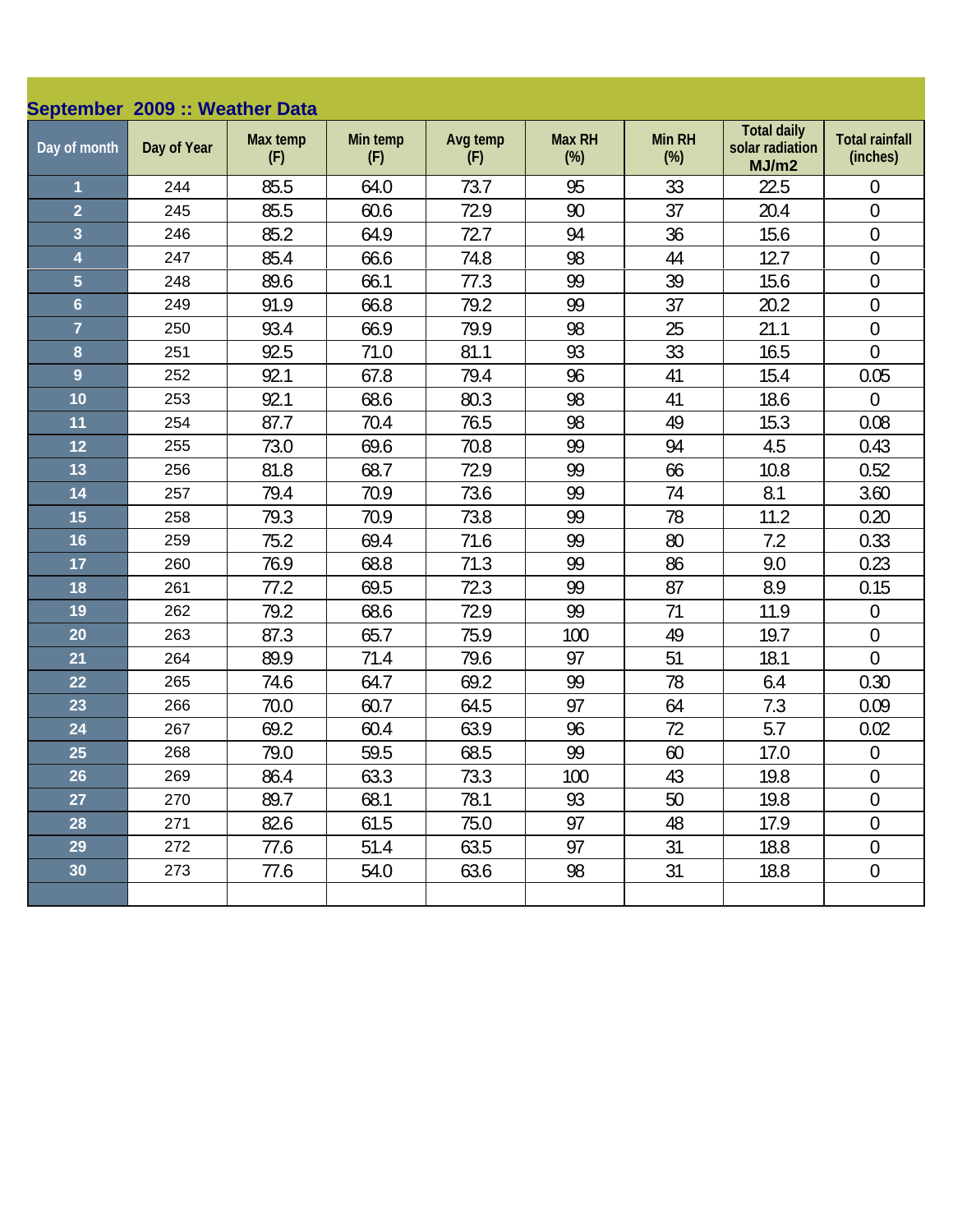| <b>October 2009 :: Weather Data</b> |             |                 |                 |                 |                         |                         |                                                |                                   |  |  |
|-------------------------------------|-------------|-----------------|-----------------|-----------------|-------------------------|-------------------------|------------------------------------------------|-----------------------------------|--|--|
| Day of month                        | Day of Year | Max temp<br>(F) | Min temp<br>(F) | Avg temp<br>(F) | <b>Max RH</b><br>$(\%)$ | <b>Min RH</b><br>$(\%)$ | <b>Total daily</b><br>solar radiation<br>MJ/m2 | <b>Total rainfall</b><br>(inches) |  |  |
| $\overline{\mathbf{1}}$             | 275         | 85.1            | 67.1            | 75.0            | 94                      | 61                      | 10.7                                           | $\overline{0}$                    |  |  |
| $\overline{2}$                      | 276         | 76.1            | 50.9            | 63.1            | 95                      | 22                      | 20.6                                           | $\overline{0}$                    |  |  |
| 3                                   | 277         | 76.5            | 50.3            | 62.7            | 98                      | 29                      | 15.3                                           | 0.52                              |  |  |
| 4                                   | 278         | 68.1            | 56.8            | 61.8            | 100                     | 98                      | 2.1                                            | 1.60                              |  |  |
| $\overline{5}$                      | 279         | 69.6            | 56.4            | 61.4            | 100                     | 80                      | 7.8                                            | $\mathbf 0$                       |  |  |
| $6\phantom{a}$                      | 280         | 87.3            | 65.7            | 76.5            | 100                     | 61                      | 12.0                                           | $\mathbf 0$                       |  |  |
| $\overline{7}$                      | 281         | 70.3            | 60.2            | 65.9            | 94                      | 79                      | 6.5                                            | $\boldsymbol{0}$                  |  |  |
| 8                                   | 282         | 89.3            | 67.3            | 80.4            | 98                      | 55                      | 12.2                                           | $\overline{0}$                    |  |  |
| $\overline{9}$                      | 283         | 80.5            | 53.0            | 64.3            | 99                      | 81                      | 1.4                                            | 1.66                              |  |  |
| 10                                  | 284         | 58.3            | 51.4            | 54.6            | 100                     | 90                      | 4.6                                            | $\overline{0}$                    |  |  |
| 11                                  | 285         | 56.5            | 50.8            | 53.8            | 100                     | 91                      | 4.0                                            | 0.45                              |  |  |
| 12                                  | 286         | 65.3            | 57.0            | 61.2            | 100                     | 93                      | 4.1                                            | 1.14                              |  |  |
| 13                                  | 287         | 72.6            | 65.0            | 68.3            | 100                     | 98                      | 1.7                                            | 2.40                              |  |  |
| 14                                  | 288         | 78.9            | 68.4            | 73.2            | 100                     | 90                      | 6.4                                            | 0.01                              |  |  |
| 15                                  | 289         | 82.0            | 60.6            | 72.3            | 98                      | 78                      | 7.6                                            | $\boldsymbol{0}$                  |  |  |
| 16                                  | 290         | 68.0            | 54.1            | 59.2            | 95                      | 52                      | 14.6                                           | $\mathbf 0$                       |  |  |
| 17                                  | 291         | 67.6            | 44.9            | 55.6            | 100                     | 47                      | 17.3                                           | $\boldsymbol{0}$                  |  |  |
| 18                                  | 292         | 66.6            | 40.9            | 52.6            | 100                     | 42                      | 18.2                                           | $\mathbf 0$                       |  |  |
| 19                                  | 293         | 72.1            | 47.1            | 58.3            | 93                      | 44                      | 17.6                                           | $\boldsymbol{0}$                  |  |  |
| 20                                  | 294         | 77.5            | 55.2            | 65.5            | 99                      | 50                      | 16.1                                           | $\overline{0}$                    |  |  |
| 21                                  | 295         | 71.3            | 59.9            | 65.9            | 97                      | 78                      | 4.7                                            | 0.20                              |  |  |
| 22                                  | 296         | 68.8            | 53.9            | 62.3            | 100                     | 71                      | 4.5                                            | 2.63                              |  |  |
| 23                                  | 297         | 61.6            | 49.1            | 53.0            | 92                      | 51                      | 16.4                                           | $\overline{0}$                    |  |  |
| 24                                  | 298         | 71.4            | 40.3            | 55.6            | 100                     | 38                      | 17.1                                           | $\mathbf 0$                       |  |  |
| 25                                  | 299         | 76.6            | 53.0            | 63.2            | 87                      | 59                      | 13.3                                           | $\mathbf 0$                       |  |  |
| 26                                  | 300         | 66.1            | 53.5            | 59.1            | 99                      | 86                      | 1.3                                            | 1.50                              |  |  |
| 27                                  | 301         | 62.2            | 48.1            | 53.6            | 100                     | 63                      | 9.7                                            | 0.15                              |  |  |
| 28                                  | 302         | 74.5            | 47.8            | 62.4            | 100                     | 65                      | 12.8                                           | 0                                 |  |  |
| 29                                  | 303         | 83.6            | 58.8            | 71.5            | 96                      | 72                      | 8.8                                            | 0.49                              |  |  |
| 30                                  | 304         | 63.0            | 47.3            | 54.9            | 98                      | 38                      | 9.4                                            | 0.06                              |  |  |
| 31                                  | 305         | 69.7            | 42.6            | 54.2            | 100                     | 33                      | 16.2                                           | $\boldsymbol{0}$                  |  |  |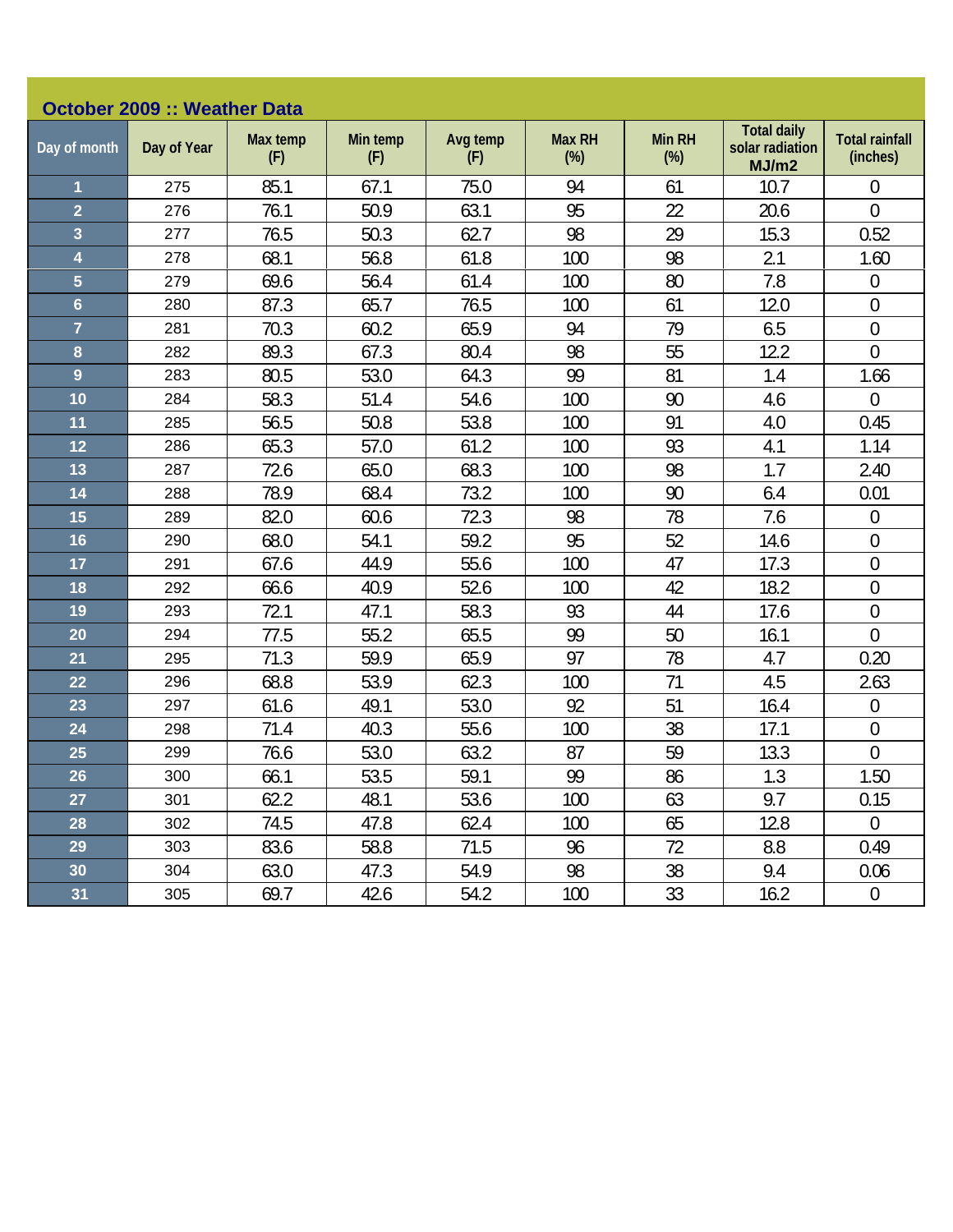| <b>November 2009 :: Weather Data</b> |             |                 |                 |                 |                         |                         |                                                |                                   |  |  |
|--------------------------------------|-------------|-----------------|-----------------|-----------------|-------------------------|-------------------------|------------------------------------------------|-----------------------------------|--|--|
| Day of month                         | Day of Year | Max temp<br>(F) | Min temp<br>(F) | Avg temp<br>(F) | <b>Max RH</b><br>$(\%)$ | <b>Min RH</b><br>$(\%)$ | <b>Total daily</b><br>solar radiation<br>MJ/m2 | <b>Total rainfall</b><br>(inches) |  |  |
| $\overline{\mathbf{1}}$              | 306         | 74.7            | 45.3            | 58.0            | 100                     | 31                      | 15.8                                           | $\mathbf 0$                       |  |  |
| $\overline{2}$                       | 307         | 74.3            | 46.2            | 58.5            | 100                     | 35                      | 15.7                                           | $\mathbf{0}$                      |  |  |
| 3                                    | 308         | 75.8            | 47.2            | 59.7            | 100                     | 39                      | 15.3                                           | $\boldsymbol{0}$                  |  |  |
| $\overline{\mathbf{4}}$              | 309         | 76.1            | 47.4            | 60.0            | 100                     | 38                      | 15.3                                           | $\boldsymbol{0}$                  |  |  |
| $\overline{5}$                       | 310         | 76.2            | 49.1            | 61.0            | 100                     | 45                      | 14.9                                           | $\boldsymbol{0}$                  |  |  |
| $6\phantom{a}$                       | 311         | 76.4            | 54.4            | 62.8            | 99                      | 49                      | 14.8                                           | $\boldsymbol{0}$                  |  |  |
| $\overline{7}$                       | 312         | 75.7            | 53.7            | 62.0            | 98                      | 49                      | 14.3                                           | $\boldsymbol{0}$                  |  |  |
| 8                                    | 313         | 73.9            | 52.8            | 62.5            | 100                     | 68                      | 8.9                                            | $\overline{0}$                    |  |  |
| $\overline{9}$                       | 314         | 73.5            | 58.2            | 64.8            | 97                      | 62                      | 6.2                                            | $\mathbf 0$                       |  |  |
| 10                                   | 315         | 74.6            | 55.7            | 63.7            | 100                     | 52                      | 13.6                                           | $\mathbf 0$                       |  |  |
| 11                                   | 316         | 72.5            | 52.3            | 60.5            | 99                      | 48                      | 13.9                                           | $\boldsymbol{0}$                  |  |  |
| 12                                   | 317         | 70.3            | 45.7            | 55.9            | 100                     | 39                      | 14.0                                           | $\mathbf 0$                       |  |  |
| 13                                   | 318         | 72.0            | 47.5            | 58.5            | 92                      | 49                      | 12.9                                           | $\overline{0}$                    |  |  |
| 14                                   | 319         | 75.3            | 55.4            | 63.8            | 99                      | 57                      | 11.6                                           | $\mathbf 0$                       |  |  |
| 15                                   | 320         | 76.0            | 59.5            | 67.0            | 100                     | 64                      | 8.1                                            | 0.47                              |  |  |
| 16                                   | 321         | 67.8            | 40.9            | 52.0            | 98                      | 57                      | 6.4                                            | 0.57                              |  |  |
| 17                                   | 322         | 51.9            | 38.5            | 44.1            | 97                      | 54                      | 11.8                                           | $\theta$                          |  |  |
| 18                                   | 323         | 64.3            | 39.8            | 49.6            | 93                      | 26                      | 14.0                                           | $\theta$                          |  |  |
| 19                                   | 324         | 70.6            | 43.8            | 57.9            | 89                      | 41                      | 10.8                                           | $\boldsymbol{0}$                  |  |  |
| 20                                   | 325         | 62.8            | 53.9            | 57.7            | 90                      | 72                      | 5.5                                            | $\overline{0}$                    |  |  |
| 21                                   | 326         | 60.3            | 47.0            | 54.9            | 99                      | 64                      | 5.5                                            | 0.01                              |  |  |
| 22                                   | 327         | 68.1            | 45.4            | 55.1            | 100                     | 52                      | 12.4                                           | $\boldsymbol{0}$                  |  |  |
| 23                                   | 328         | 66.0            | 46.6            | 55.0            | 100                     | 66                      | 10.2                                           | $\overline{0}$                    |  |  |
| 24                                   | 329         | 60.9            | 44.5            | 55.3            | 98                      | 42                      | 12.8                                           | 0.02                              |  |  |
| 25                                   | 330         | 62.8            | 36.9            | 49.9            | 92                      | 24                      | 13.7                                           | $\theta$                          |  |  |
| 26                                   | 331         | 60.2            | 36.5            | 47.6            | 93                      | 25                      | 13.5                                           | $\overline{0}$                    |  |  |
| 27                                   | 332         | 70.0            | 38.4            | 53.4            | 90                      | 25                      | 12.8                                           | $\theta$                          |  |  |
| 28                                   | 333         | 67.1            | 46.0            | 56.9            | 86                      | 58                      | 7.3                                            | $\mathbf 0$                       |  |  |
| 29                                   | 334         | 70.4            | 50.0            | 62.7            | 98                      | 78                      | 3.9                                            | 0.61                              |  |  |
| 30                                   | 335         | 55.7            | 38.9            | 46.7            | 98                      | 40                      | 8.2                                            | 0.03                              |  |  |
|                                      |             |                 |                 |                 |                         |                         |                                                |                                   |  |  |